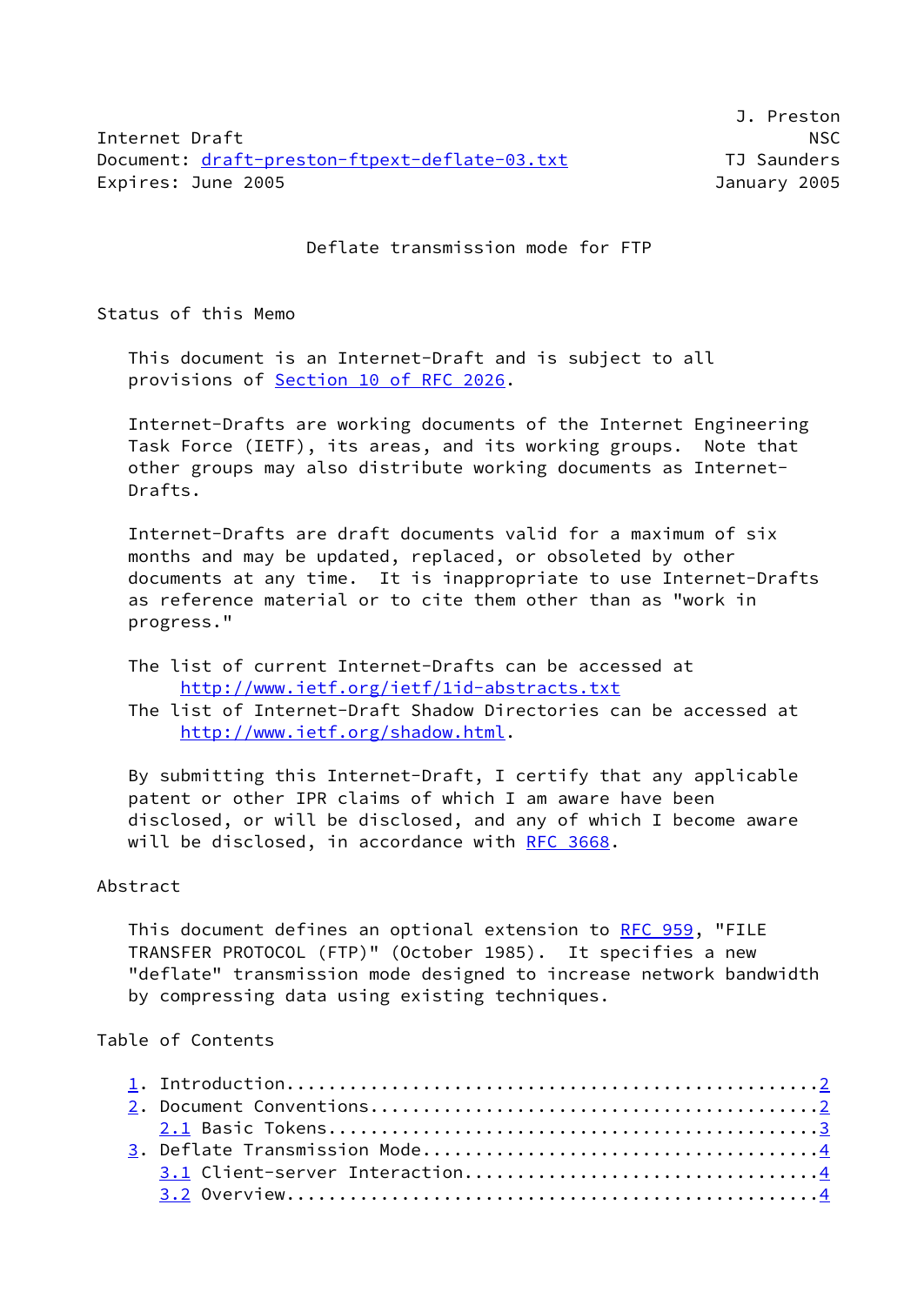# <span id="page-1-1"></span>Internet Draft [draft-preston-ftpext-deflate-03.txt](https://datatracker.ietf.org/doc/pdf/draft-preston-ftpext-deflate-03.txt) January 2005

| 3.3.1 ZLIB Compression Engine5 |  |
|--------------------------------|--|
|                                |  |
|                                |  |
|                                |  |
|                                |  |
|                                |  |
|                                |  |
|                                |  |
|                                |  |
|                                |  |
|                                |  |
|                                |  |
|                                |  |
|                                |  |
|                                |  |
|                                |  |
|                                |  |
|                                |  |

# <span id="page-1-0"></span>[1](#page-1-0). Introduction

 As the Internet grows, modern devices and networking environments create new performance challenges for the File Transfer Protocol (FTP)  $[1]$  $[1]$ . One solution to this problem, which is addressed in the FTP "compress" transmission mode, is to compress file and system data to maximize network resources. However, the original system is designed to reduce ASCII text with repetitive characters and is unsuitable in many applications because it can add significant network overhead to binary transfers. This document enhances the capabilities of FTP by introducing a new "deflate" transmission mode that:

- \* increases network throughput and decreases transfer time
- \* effectively compresses ASCII and binary data
- $*$  requires a minimum amount of control information
- \* provides error recovery and data integrity options
- $*$  includes a mechanism to negotiate compression parameters to balance CPU, memory and data requirements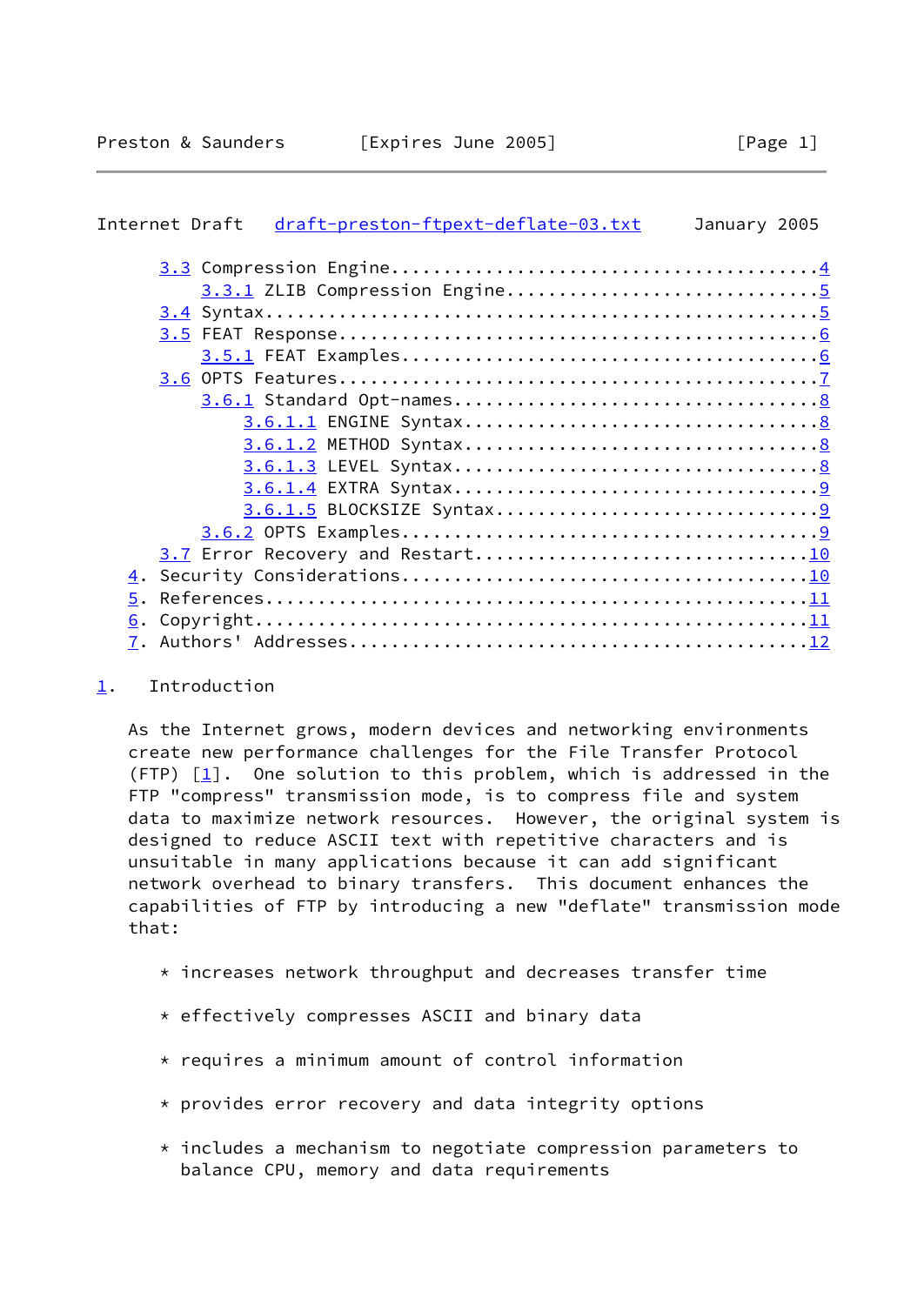$*$  is extensible to accommodate future compression techniques

#### <span id="page-2-0"></span>[2](#page-2-0). Document Conventions

 This document makes use of the conventions defined in [BCP 14](https://datatracker.ietf.org/doc/pdf/bcp14) [\[2\]](#page-11-4) which includes the explanation of capitalized imperative words MUST,

| Preston & Saunders | [Expires June 2005] | [Page 2] |
|--------------------|---------------------|----------|
|                    |                     |          |

<span id="page-2-2"></span>Internet Draft [draft-preston-ftpext-deflate-03.txt](https://datatracker.ietf.org/doc/pdf/draft-preston-ftpext-deflate-03.txt) January 2005

 SHOULD, MAY, SHOULD NOT and MUST NOT. Any syntax is defined using Augmented BNF (ABNF) as specified in [RFC 2234](https://datatracker.ietf.org/doc/pdf/rfc2234) [[3\]](#page-11-5).

 The terms "reply", "user", "file", "pathname", "FTP commands", "DTP", "user-FTP process", "user-PI", "user-DTP", "server-FTP process", "server-PI", "server-DTP", "mode", "type", "NVT", "control connection", "data connection", "transmission mode", "binary" and "ASCII" are all used here as defined in STD 9  $\lceil \frac{1}{2} \rceil$ .

 In addition, this specification makes use of the terms "compression engine" and "compression method." A compression engine is a hardware or software component that implements a compression method. The compression method is a process that reduces the size of computer data.

#### <span id="page-2-1"></span>[2.1](#page-2-1) Basic Tokens

 This document imports the core definitions given in [Appendix](https://datatracker.ietf.org/doc/pdf/rfc2234#appendix-A) A of RFC 2234 [\[3\]](#page-11-5) which includes the ABNF elements like ALPHA, DIGIT, SP, etc. The following terms are added for use in this document:

> TCHAR = VCHAR / SP / HTAB ; visible plus white space RCHAR = ALPHA / DIGIT / "," / "." / ":" / "!" / "@" / "#" / "\$" / "%" / "^" / "&" / "(" / ")" / "-" / "\_" / "+" / "?" / "/" / "\" / "'" / DQUOTE ; <"> -- double quote character (%x22)  $SCHAR = RCHAR / "="$ ;

The VCHAR (from  $\lceil 3 \rceil$ ), RCHAR, SCHAR, and TCHAR types give basic character types from varying sub-sets of the ASCII character set for use in various commands and responses.

token =  $1*RCHAR$ 

A "token" is a string whose precise meaning depends upon the context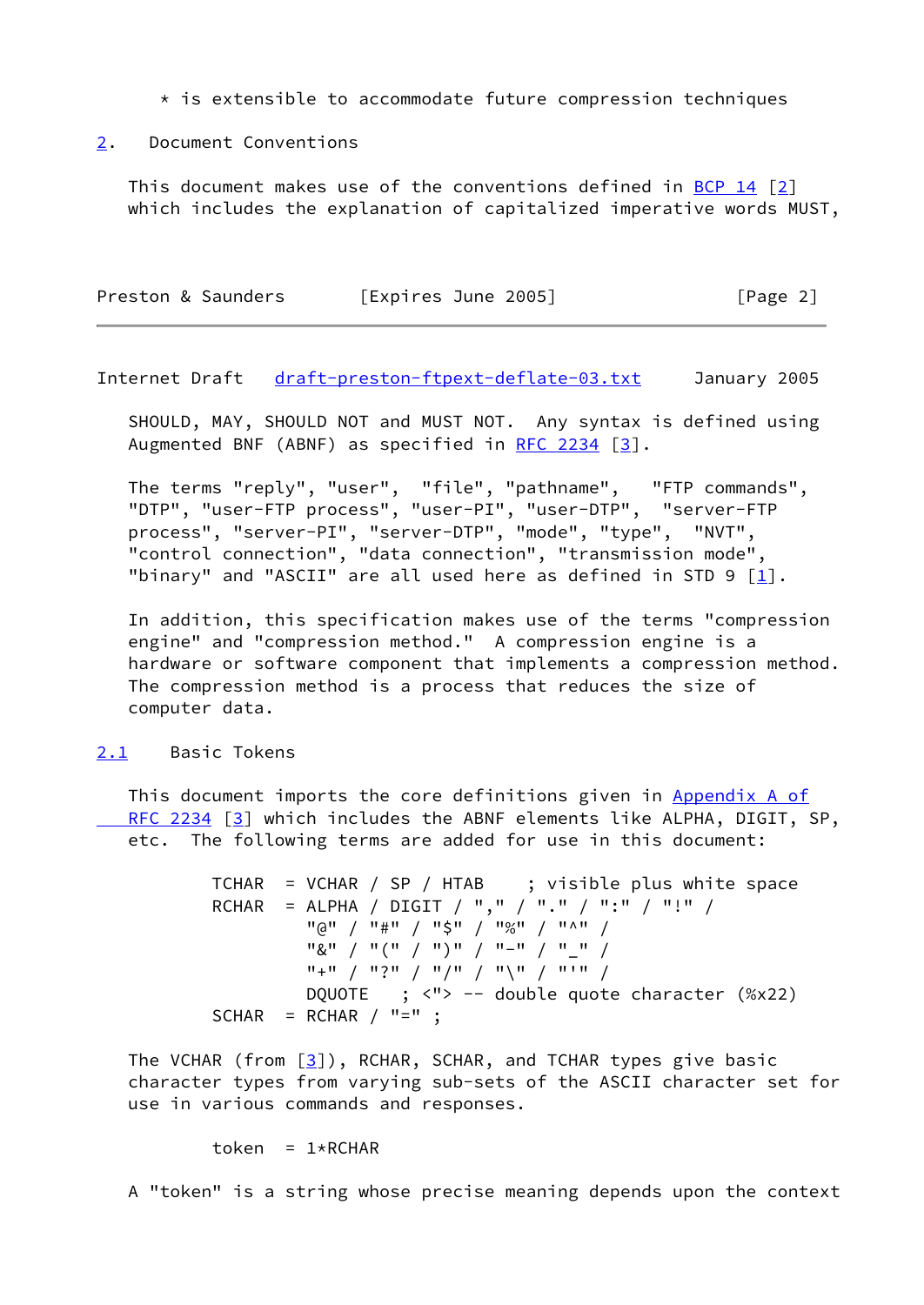in which it is used. In some cases it will be a value from a set of possible values and in others it might be a string invented by one party for an FTP conversation.

 Note that in ABNF, string literals are case insensitive. That convention is preserved in this document, and implies that FTP commands added by this specification have names that can be represented in any case. For example, "MODE" is the same as "mode" and "Mode". However, ALPHA characters are case sensitive which implies a token can have an exact value. That implication is correct, except where explicitly stated to the contrary in this document, or in some other specification which defines the values this document specifies be used in a particular context.

| Preston & Saunders | [Expires June 2005] | [Page 3] |
|--------------------|---------------------|----------|
|--------------------|---------------------|----------|

<span id="page-3-1"></span>Internet Draft [draft-preston-ftpext-deflate-03.txt](https://datatracker.ietf.org/doc/pdf/draft-preston-ftpext-deflate-03.txt) January 2005

<span id="page-3-0"></span>[3](#page-3-0). Deflate Transmission Mode

 The deflate extension introduces a fourth transmission mode to FTP by updating the transfer mode (MODE) command. It employs general purpose compression methods to reduce data for efficient transfers.

The following codes are assigned for transfer modes:

- S û Stream
- B û Block
- C û Compressed
- Z û Deflate

The default transfer mode remains Stream.

## <span id="page-3-2"></span>[3.1](#page-3-2) Client-server Interaction

 The user-FTP process sends the MODE Z command to request compressed data transfers. If the server-FTP process accepts the request, then deflate transmission mode will be used for all data transfers until the client switches to another mode.

#### <span id="page-3-3"></span>[3.2](#page-3-3) Overview

 In deflate transmission mode, data is compressed and transmitted as a stream of octets (8 bit bytes). The sender and receiver rely on a compression engine to perform compression operations (deflate/inflate) and maintain state. There is no restriction on the representation type used; record structures are allowed.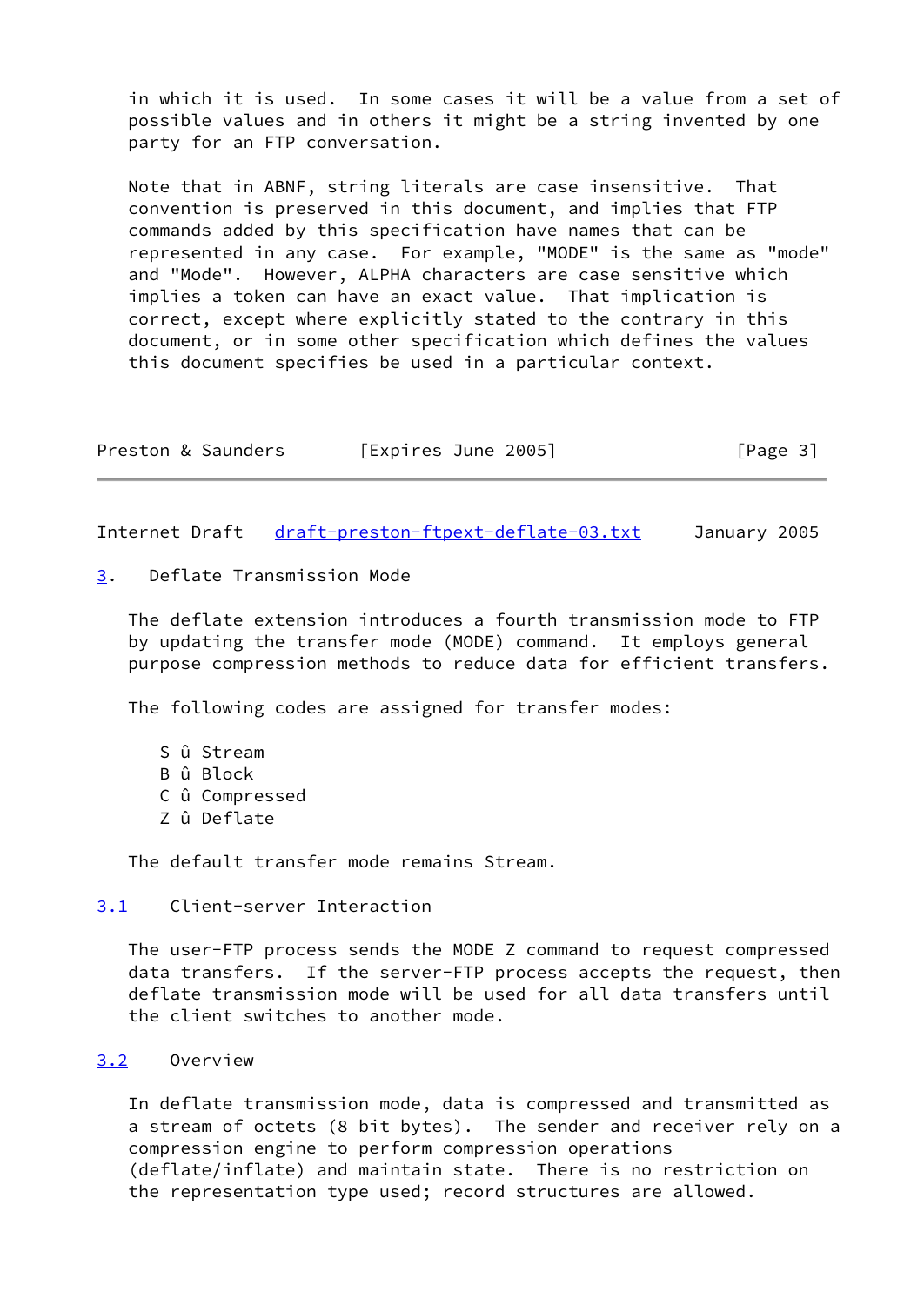Since there is no fixed compression format, both FTP hosts MUST process data until the compression engine reports an end-of-file (EOF) state or data error. Closing the data connection is not a sufficient method to end transfers because there may be pending information.

 If an FTP process encounters an error while compressing or decompressing the data stream, it SHOULD discard all information after that point and cancel the transfer using the procedures described in STD 9 [[1\]](#page-11-3).

## <span id="page-4-0"></span>[3.3](#page-4-0) Compression Engine

 Each compression engine generates a unique data stream that MAY consist of the following parts: header and control information, compressed data, integrity checkpoints and end-of-file (EOF) markers. The compression engine MUST support an EOF mechanism and MUST NOT send non-essential structures like version headers.

| Preston & Saunders | [Expires June 2005] | [Page 4] |
|--------------------|---------------------|----------|
|--------------------|---------------------|----------|

<span id="page-4-2"></span>Internet Draft [draft-preston-ftpext-deflate-03.txt](https://datatracker.ietf.org/doc/pdf/draft-preston-ftpext-deflate-03.txt) January 2005

# <span id="page-4-1"></span>[3.3.1](#page-4-1) ZLIB Compression Engine

 All FTP processes that support deflate transmission mode MUST support the ZLIB compressed data format specified in [RFC 1950](https://datatracker.ietf.org/doc/pdf/rfc1950)  $[5]$  $[5]$ . The ZLIB compression method, an LZ77 variant called deflation, provides a lossless compressed data format that:

- $*$  is independent of CPU type, operating system, file system and character set and is therefore ideal for network communications
- \* provides a number of different compression settings (ratios are in the order of 2:1 to 5:1) that accommodates a wide range of CPU, memory and data requirements
- $*$  minimizes control data overhead (approximately 0.02% for large data streams)
- \* provides integrity checks
- \* can be implemented readily in a manner not covered by patents, and hence can be practiced freely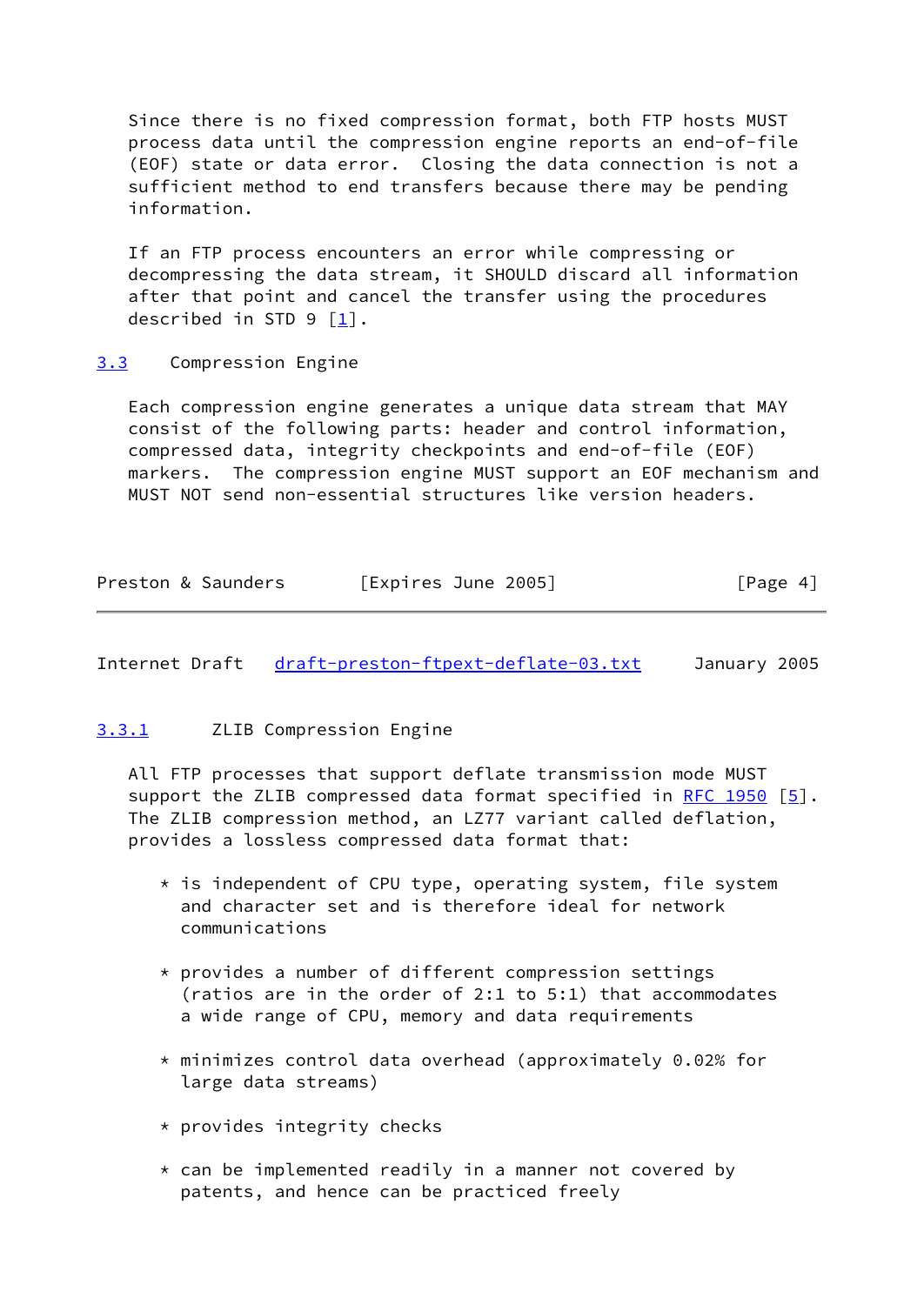In the worst case, ZLIB reverts to stored (uncompressed) blocks making the deflate data stream analogous to STREAM transmission mode.

 By default, compliant FTP processes MUST support compression method 8 and transmit the CMF, FLG and ADLER32 information in the data stream. If bandwidth or processing requirements are a concern, these restrictions can be negotiated with the OPTS command.

#### <span id="page-5-0"></span>[3.4](#page-5-0) Syntax

 The deflate extension modifies the MODE command by adding the parameter "Z":

Request:

mode = "MODE" SP "Z" CRLF

Response:

| mode-response    | $=$ mode-good / mode-bad           |  |
|------------------|------------------------------------|--|
| mode-good        | = "200" SP response-message CRLF   |  |
| mode-bad         | = "451" SP response-message CRLF / |  |
|                  | = "501" SP response-message CRLF   |  |
| response-message | $=$ *TCHAR                         |  |
|                  |                                    |  |

| [Expires June 2005]<br>Preston & Saunders | [Page 5] |
|-------------------------------------------|----------|
|-------------------------------------------|----------|

<span id="page-5-2"></span>Internet Draft [draft-preston-ftpext-deflate-03.txt](https://datatracker.ietf.org/doc/pdf/draft-preston-ftpext-deflate-03.txt) January 2005

 A "mode-good" response (200 reply) MUST be sent when the "Z" parameter is recognized and the current compression settings are appropriate. An "mode-bad" response is sent in other cases. The 451 reply should be used when the current compression settings or some other temporary condition at the server prevent the command from being accepted; but a changed environment for the server-FTP process may permit the command to succeed. A 501 reply is appropriate for a permanent error.

## <span id="page-5-1"></span>[3.5](#page-5-1) FEAT Response

 If the server-FTP process supports the feature (FEAT) command specified in RFC  $2389$  [[4\]](#page-11-7), then it MUST include a "MODE Z" feature line. This string indicates required support for the extension and lists the names of additional compression engines: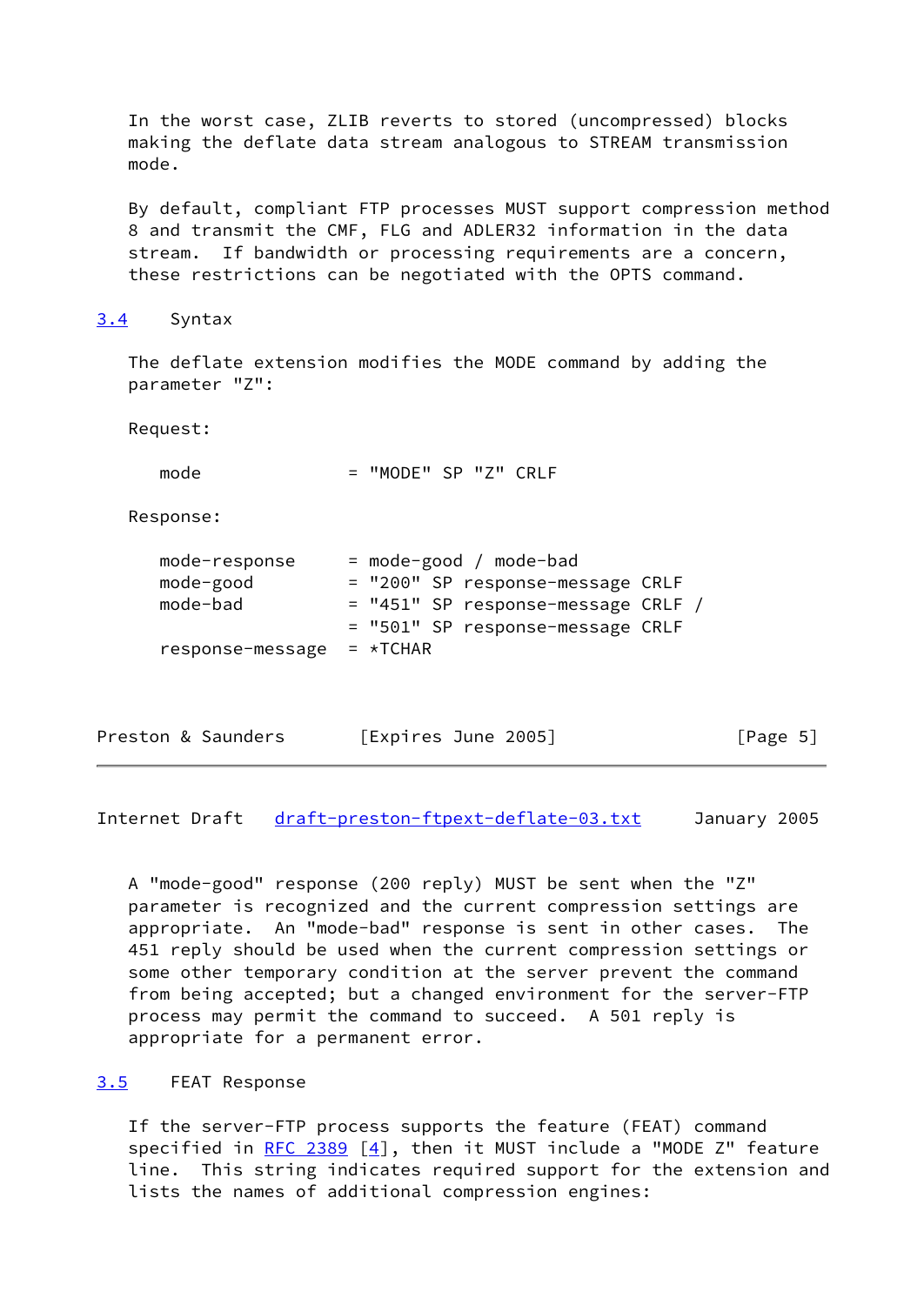| mode-feat | = SP "MODE" SP "Z" [SP eng-list] CRLF  |
|-----------|----------------------------------------|
| eng-list  | $=$ *(eng-desc ",")                    |
| eng-desc  | $= 1*(eng-name eng-opts)$              |
| eng-name  | = $ALPHA*(ALPHA / DIGIT / "-" / "."")$ |
| eng-opts  | $= *("(" opts-list ")")$               |
| opts-list | = $1*(opt-name ","')$                  |
| opt-name  | $=$ ALPHA*(ALPHA / DIGIT)              |

 If eng-list is not present, then the server-FTP process is informing the client that ZLIB is the only engine available.

 The "MODE Z" feature line string is not case sensitive, but SHOULD be transmitted in upper case.

 In the case where the server-FTP process does not support the FEAT command, the user-FTP can negotiate the deflate extension by sending the "MODE Z" request. The server would respond with a positive (200) reply and the default compression settings would be effective.

## <span id="page-6-0"></span>[3.5.1](#page-6-0) FEAT Examples

 The following examples contrast three servers with deflate support. The first server advertises ZLIB and BZIP2 capabilities, while the second indicates the required ZLIB engine and the third implements ZLIB and a proprietary compression engine.

 C> FEAT S> 211-Extensions supported: S> à S> MODE Z BZIP2(LEVEL,BLOCKSIZE) S> à S> 211 End.

| Preston & Saunders | [Expires June 2005] | [Page 6] |
|--------------------|---------------------|----------|
|--------------------|---------------------|----------|

<span id="page-6-1"></span>Internet Draft [draft-preston-ftpext-deflate-03.txt](https://datatracker.ietf.org/doc/pdf/draft-preston-ftpext-deflate-03.txt) January 2005

and

 C> FEAT S> 211-Extensions supported: S> à S> MODE Z S> à S> 211 End.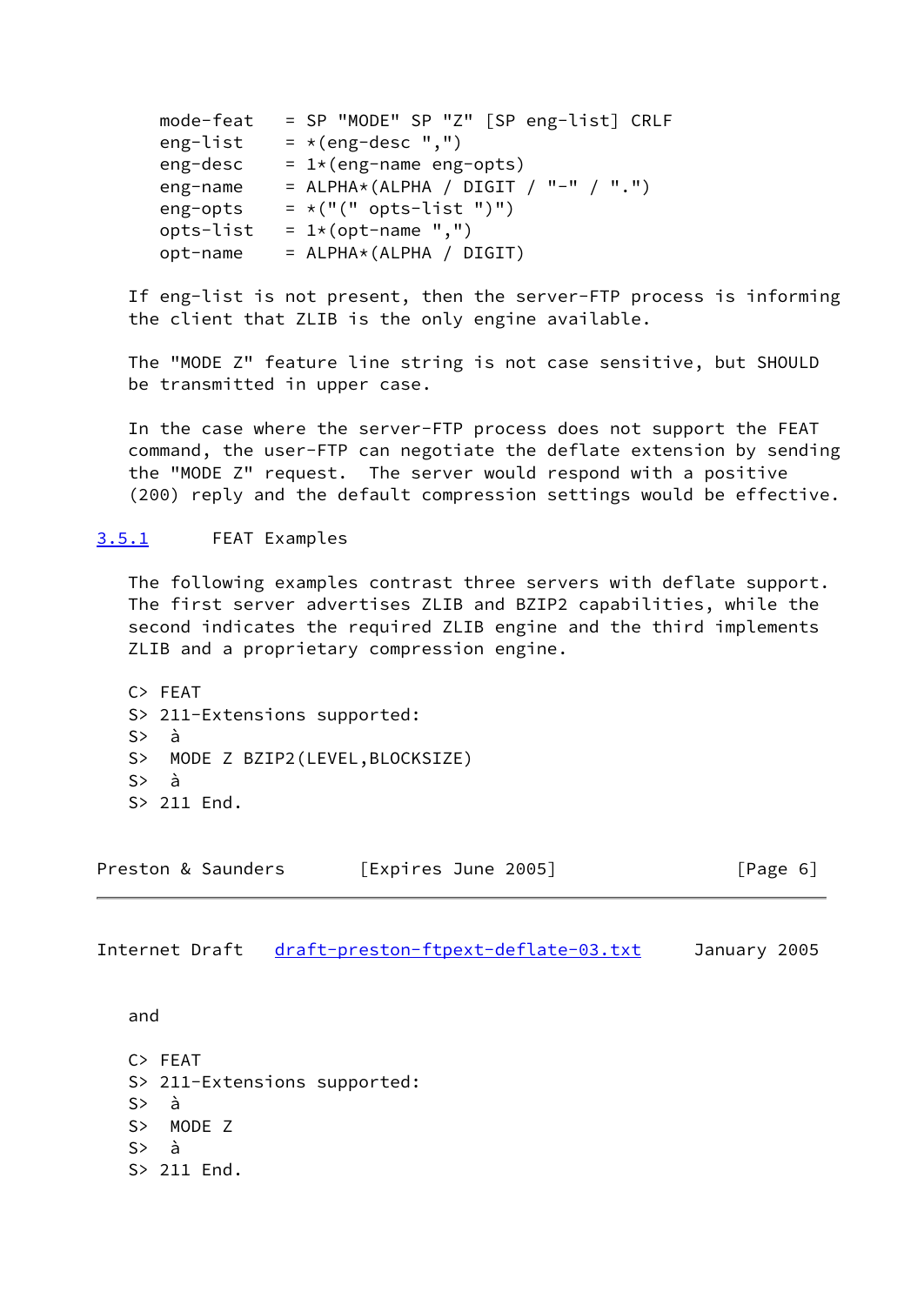and

```
 C> FEAT
 S> 211-Extensions supported:
 S> à
 S> MODE Z ENG(SETTING1,SETTING2)
 S> à
 S> 211 End.
```
 The ellipses indicate place holders where other features may be included, and are not required. A one space indentation of the feature line is mandatory  $[4]$  $[4]$ .

<span id="page-7-0"></span>[3.6](#page-7-0) OPTS Features

 The user-FTP process may specify alternate compression settings with the OPTS command  $\lceil 4 \rceil$ . All subsequent transfers will use these settings until another OPTS request is sent. The format is specified by:

```
opts = "OPTS" SP "MODE" SP "Z" [ SP 1*(name SP value ","") ]
 name = ALPHA*(ALPHA / DIGIT)
value = 1*RCHAR
```
 When the client sends an "OPTS MODE Z" command, the server will examine each opt-name and opt-value pair and update the compression engine. An OPTS request with no parameters will cause the server- FTP process to revert to the default compression settings outlined in this document. If the server encounters an invalid or unsupported opt-name or opt-value the OPTS request will be rejected.

 Note the server-FTP process MUST reject any MODE Z requests during data transfers.

 If the server-FTP process accepts an OPTS request, it MUST respond with a positive (200) reply. Otherwise, a negative (501) response should be sent.

| Preston & Saunders | [Expires June 2005] | [Page 7] |
|--------------------|---------------------|----------|
|                    |                     |          |

<span id="page-7-1"></span>Internet Draft [draft-preston-ftpext-deflate-03.txt](https://datatracker.ietf.org/doc/pdf/draft-preston-ftpext-deflate-03.txt) January 2005

 The deflate extension does not require the server to support all of the opt-name and opt-value parameters defined in this documented. If the server-FTP process encounters an invalid or unsupported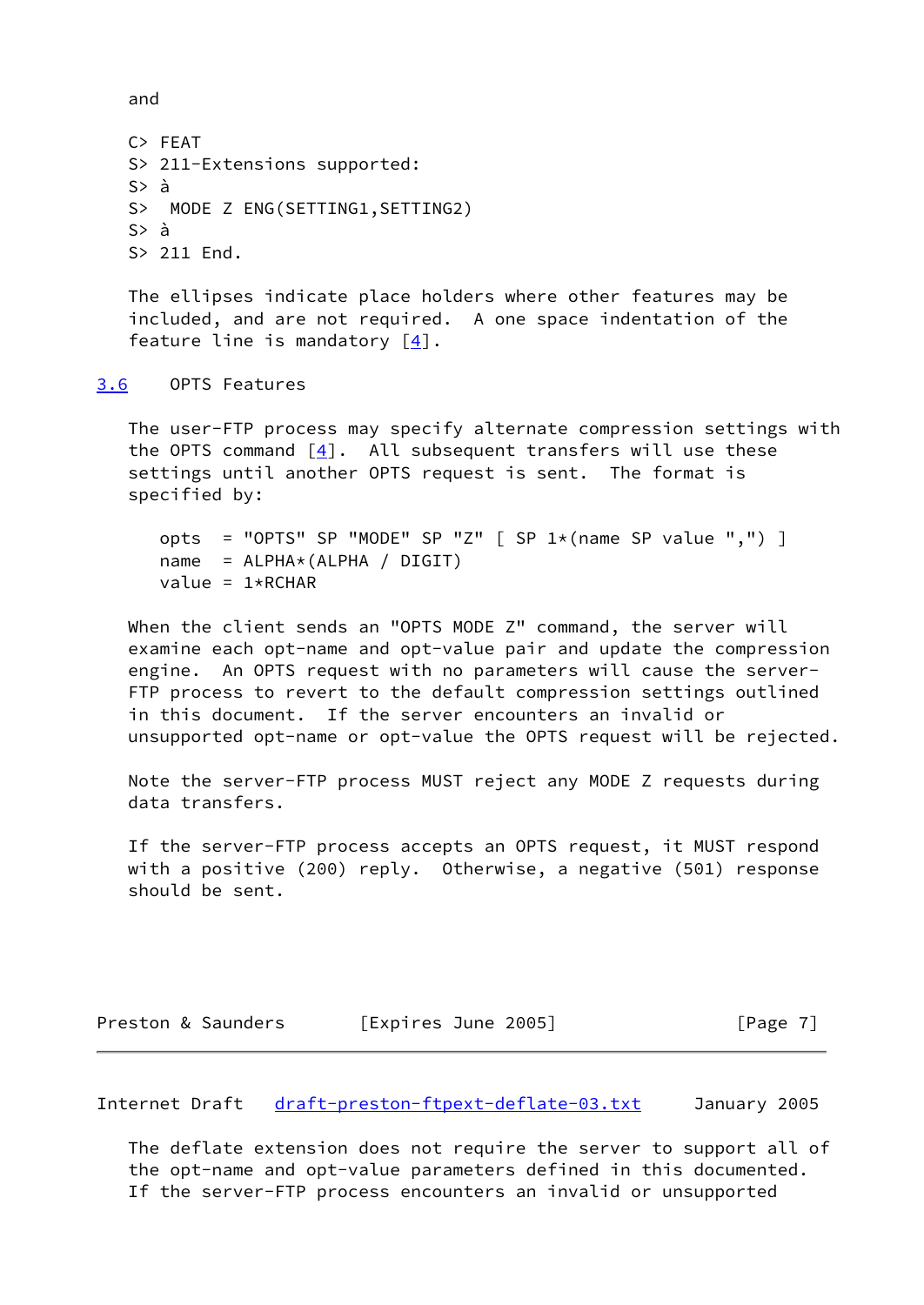option, it SHOULD return the opt-name in the error reply. In the worst case, where all OPTS requests are rejected, the FTP processes revert to the default compression settings.

 If new opt-name parameters are required, the server-FTP process MUST include the labels in the feature string enclosed in brackets and separated by commas. For example, "MODE Z ENG(SETTING1, SETTING2)." The apparatus defined in this specification should be able to handle any routine compression setting.

## <span id="page-8-0"></span>[3.6.1](#page-8-0) Standard Opt-names

 This document defines a standard set of opt-names as follows: ENGINE, METHOD, LEVEL, EXTRA and BLOCKSIZE. Each opt-name is case insensitive, or in other words, "ENGINE" is the same as "Engine" and "engine".

<span id="page-8-1"></span>[3.6.1.1](#page-8-1) ENGINE Syntax

The syntax of the ENGINE option follows:

 eng-option = eng-label SP eng-value eng-label = "ENGINE" eng-value = ALPHA\*(ALPHA / DIGIT / "-" / ".")

# <span id="page-8-2"></span>[3.6.1.2](#page-8-2) METHOD Syntax

 The METHOD option allows the FTP processes to negotiate the compression method. The syntax of the METHOD option follows:

 mth-option = mth-label SP mth-value  $mth$ -label = "METHOD"  $mth-value = 1 * DIGIT$ 

# <span id="page-8-3"></span>[3.6.1.3](#page-8-3) LEVEL Syntax

 The LEVEL option allows the FTP processes to negotiate the compression level. It will influence the processing requirements and length of the compressed stream. The syntax of the LEVEL option follows:

 lvl-option = lvl-label SP lvl-value  $lv1$ -label = "LEVEL"  $lv1$ -value =  $1 * DIGIT$ 

 $[Page 8]$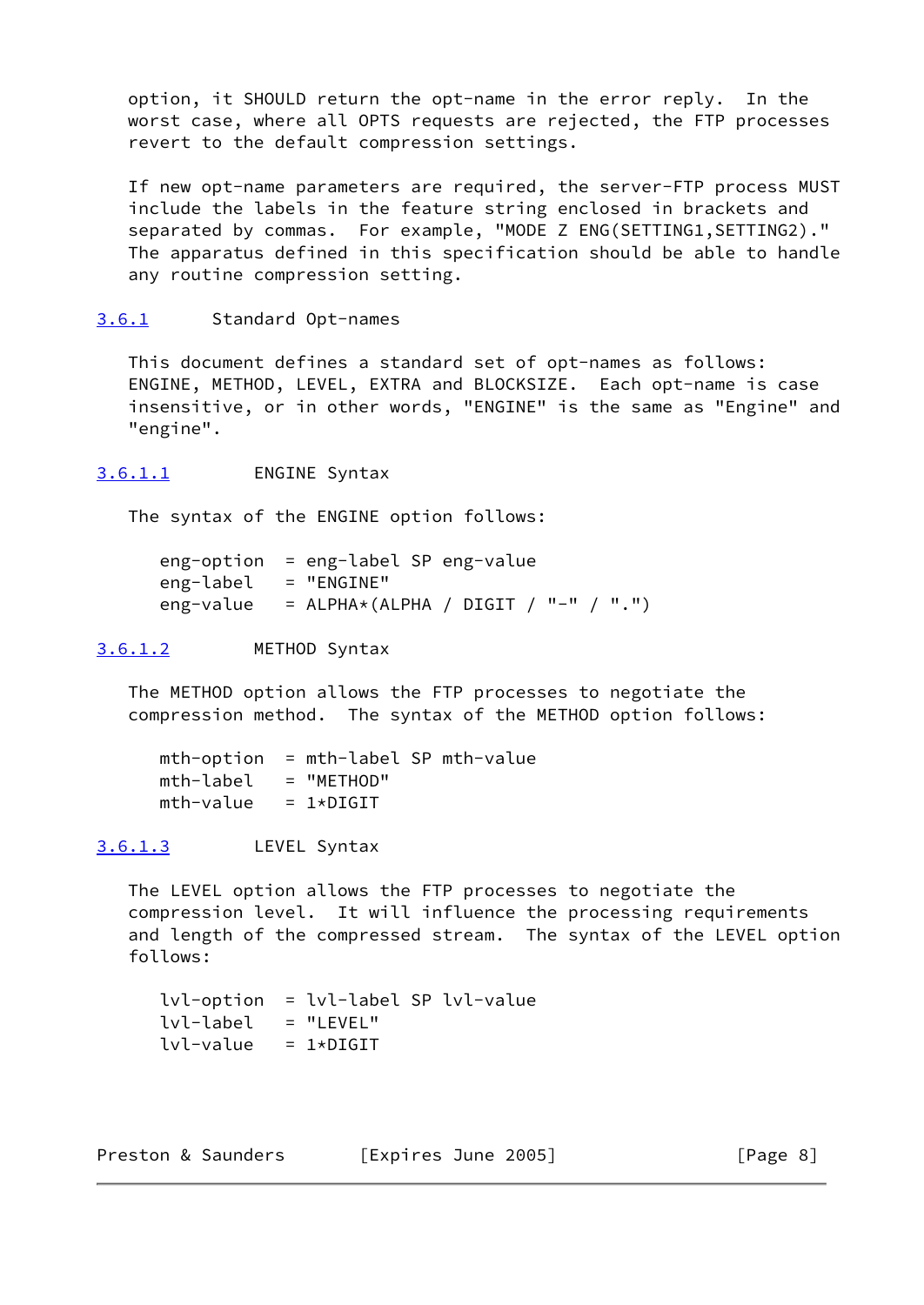<span id="page-9-1"></span>Internet Draft [draft-preston-ftpext-deflate-03.txt](https://datatracker.ietf.org/doc/pdf/draft-preston-ftpext-deflate-03.txt) January 2005

<span id="page-9-0"></span>[3.6.1.4](#page-9-0) EXTRA Syntax

 The EXTRA option allows the FTP processes to negotiate the transmission of non-essential compression information (like version headers and trailers). This option does not apply to all compression engines. The syntax of the EXTRA option follows:

 ext-option = ext-label SP ext-value ext-label = "EXTRA"  $ext-value$  =  $ext$ -enable / ext-disable ext-enable = "ON" ext-disable = "OFF"

<span id="page-9-2"></span>[3.6.1.5](#page-9-2) BLOCKSIZE Syntax

 The BLOCKSIZE option is for compression engines that use block sorting algorithms. It influences the compression ratio and processing requirements. The syntax of the BLOCKSIZE option follows:

 blk-option = blk-label SP blk-value blk-label = "BLOCKSIZE"  $b$ lk-value = 1\*DIGIT

The blk-value is specified in octets.

<span id="page-9-3"></span>[3.6.2](#page-9-3) OPTS Examples

 The following examples illustrate how a client would change the ZLIB compression options and configure a new compression engine.

```
 C> OPTS MODE Z LEVEL 9
 S> 200 MODE Z LEVEL set to 9.
 C> OPTS MODE Z BLOCKSIZE 8192
 S> 501 MODE Z BLOCKSIZE is not available.
 C> OPTS MODE Z METHOD 9
 S> 501 MODE Z METHOD 9 is invalid.
 C> OPTS MODE Z ENGINE ZLIB LEVEL 9 EXTRA OFF
 S> 200- MODE Z ENGINE set to ZLIB.
 S> 200- MODE Z LEVEL set to 9.
 S> 200 MODE Z EXTRA set to OFF.
 C> OPTS MODE Z ENGINE ZLIB LEVEL 9 METHOD 15
 S> 501 MODE Z METHOD 15 is invalid.
```
and

 C> OPTS MODE Z ENGINE BZIP2 BLOCKSIZE 8192 S> 200- MODE Z ENGINE set to BZIP2.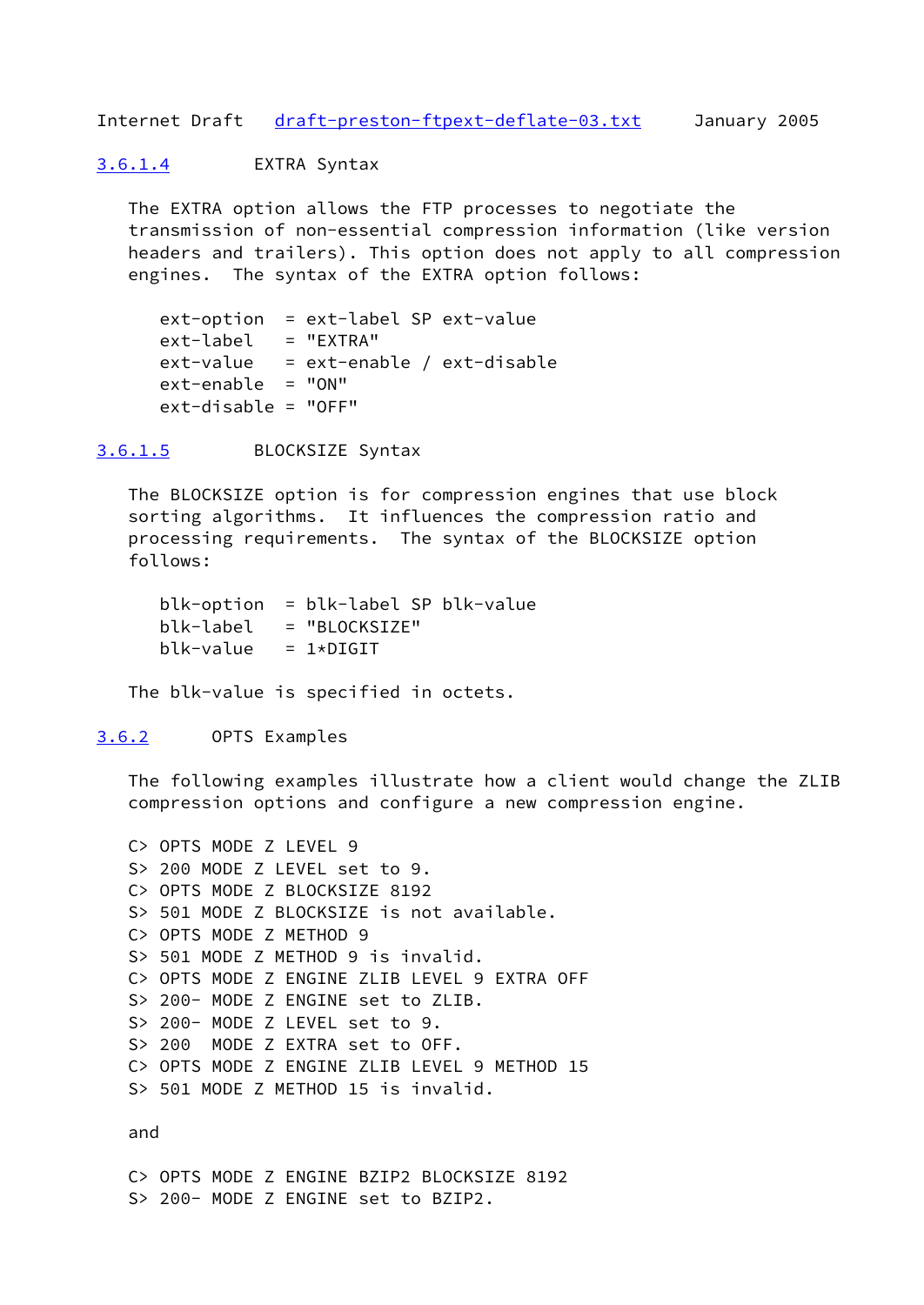S> 200 MODE Z BLOCKSIZE set to 8192.

| Preston & Saunders | [Expires June 2005] | [Page 9] |
|--------------------|---------------------|----------|
|--------------------|---------------------|----------|

<span id="page-10-1"></span>Internet Draft [draft-preston-ftpext-deflate-03.txt](https://datatracker.ietf.org/doc/pdf/draft-preston-ftpext-deflate-03.txt) January 2005

C> OPTS MODE Z ENGINE ZLIB BLOCKSIZE 8192

S> 501 MODE Z BLOCKSIZE is not available.

#### <span id="page-10-0"></span>[3.7](#page-10-0) Error Recovery and Restart

 In deflate transmission mode, it is not possible to insert restart markers into the data stream because they would be indistinguishable from compressed data, and the user-FTP can alter the data representation by changing compression settings between transfers. However, it is possible to define a restart mechanism by specifying a byte offset into the uncompressed data stream.

 The logic for this system is similar to the restart mechanisms specified in [RFC 1123](https://datatracker.ietf.org/doc/pdf/rfc1123)  $\boxed{7}$  and other Internet Drafts  $\boxed{8}$  for STREAM transmission mode with the following addendum. In a compressed data stream, the output will always be exactly the same as the input, thus an offset will always represent the same position within a file.

 If the user-FTP process plans to restart a retrieve (RETR) request, it will directly calculate the restart marker, and send the uncompressed offset in the restart (REST) command. The server will skip to the specified file position. When the transfer continues, both FTP processes will operate with a new compressed data stream.

 The store (STOR) process works in the same manner as the retrieve system. However, the sender must determine how much data was previously received and expanded, with the SIZE  $[8]$  $[8]$  command or an alternate method, before resuming the transfer.

<span id="page-10-2"></span>[4](#page-10-2). Security Considerations

 The deflate extension does not introduce any protocol related security issues. However, some compression settings may impose a considerable load on the FTP server, which could lead to denial of service attacks, and compression engines not described in this document may contain security vulnerabilities. If these operational risks are a concern, then implementers should consider limiting server resources or denying problematic settings.

 In some cases, deflate transmission mode can reduce the demands on the server. For example, in a secure FTP session, the combined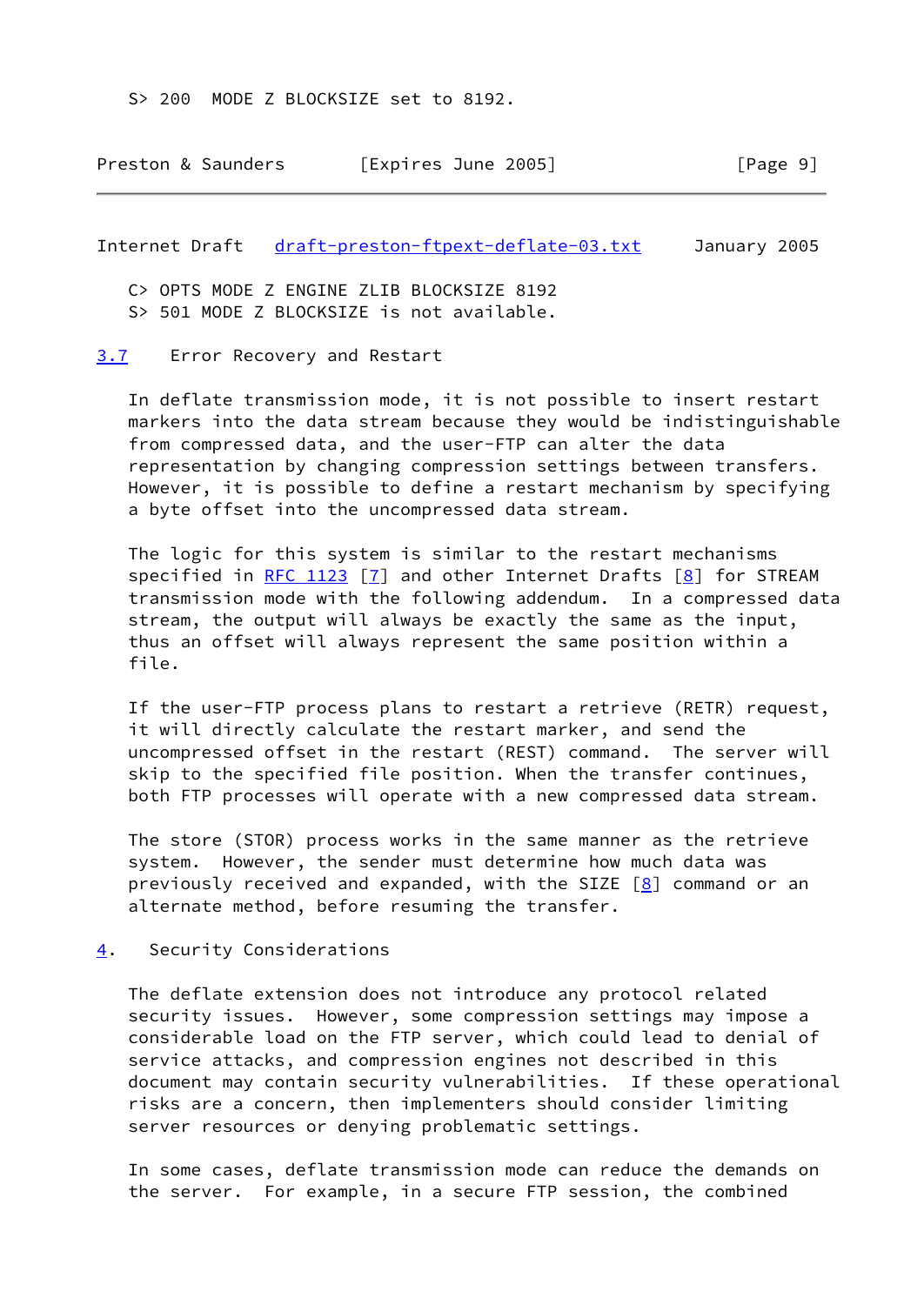process of compressing and encrypting data is less expensive than sending raw encrypted data; and fewer secure renegotiations are required because of the shorter transfer times.

 A general discussion of issues related to the security of FTP can be found in [RFC 2577](https://datatracker.ietf.org/doc/pdf/rfc2577) [[9\]](#page-11-10).

| Preston & Saunders | [Expires June 2005] | [Page 10] |
|--------------------|---------------------|-----------|
|--------------------|---------------------|-----------|

<span id="page-11-1"></span>Internet Draft [draft-preston-ftpext-deflate-03.txt](https://datatracker.ietf.org/doc/pdf/draft-preston-ftpext-deflate-03.txt) January 2005

#### <span id="page-11-0"></span>[5](#page-11-0). References

<span id="page-11-3"></span> [1] Postel, J., Reynolds, J., "File Transfer Protocol (FTP)", STD 9, [RFC 959](https://datatracker.ietf.org/doc/pdf/rfc959), October 1985

<span id="page-11-4"></span>[2] Bradner, S., "Key words for use in RFCs to Indicate Requirement Levels", [BCP 14](https://datatracker.ietf.org/doc/pdf/bcp14), [RFC 2119](https://datatracker.ietf.org/doc/pdf/rfc2119), March 1997

<span id="page-11-5"></span>[3] Crocker, D., Overell, P., "Augmented BNF for Syntax Specifications: ABNF", [RFC 2234,](https://datatracker.ietf.org/doc/pdf/rfc2234) November 1997

<span id="page-11-7"></span> [4] Hethmon, P., Elz, R., "Feature negotiation mechanism for the File Transfer Protocol", [RFC 2389](https://datatracker.ietf.org/doc/pdf/rfc2389), August 1998

<span id="page-11-6"></span> [5] Deutsch, P., "ZLIB Compressed Data Format Specification version 3.3", [RFC 1950](https://datatracker.ietf.org/doc/pdf/rfc1950), May 1996

 [6] Deutsch, P., "DEFLATE Compressed Data Format Specification version 1.3", [RFC 1951](https://datatracker.ietf.org/doc/pdf/rfc1951), May 1996

<span id="page-11-8"></span>[7] Braden, R., "Requirements for Internet Hosts -- Application and Support", [RFC 1123](https://datatracker.ietf.org/doc/pdf/rfc1123), October 1989

<span id="page-11-9"></span> [8] P., Elz, R., Hethmon, "Extensions to FTP", Internet Draft [\(draft-ietf-ftpext-mlst-16](https://datatracker.ietf.org/doc/pdf/draft-ietf-ftpext-mlst-16)), September 2002

<span id="page-11-10"></span>[9] Allman, M., Ostermann, S., "FTP Security Considerations", [RFC](https://datatracker.ietf.org/doc/pdf/rfc2577) [2577](https://datatracker.ietf.org/doc/pdf/rfc2577), May 1999

#### <span id="page-11-2"></span>[6](#page-11-2). Copyright

 Copyright (C) The Internet Society (2005). This document is subject to the rights, licenses and restrictions contained in [BCP 78](https://datatracker.ietf.org/doc/pdf/bcp78), and except as set forth therein, the authors retain all their rights.

This document and translations of it may be copied and furnished to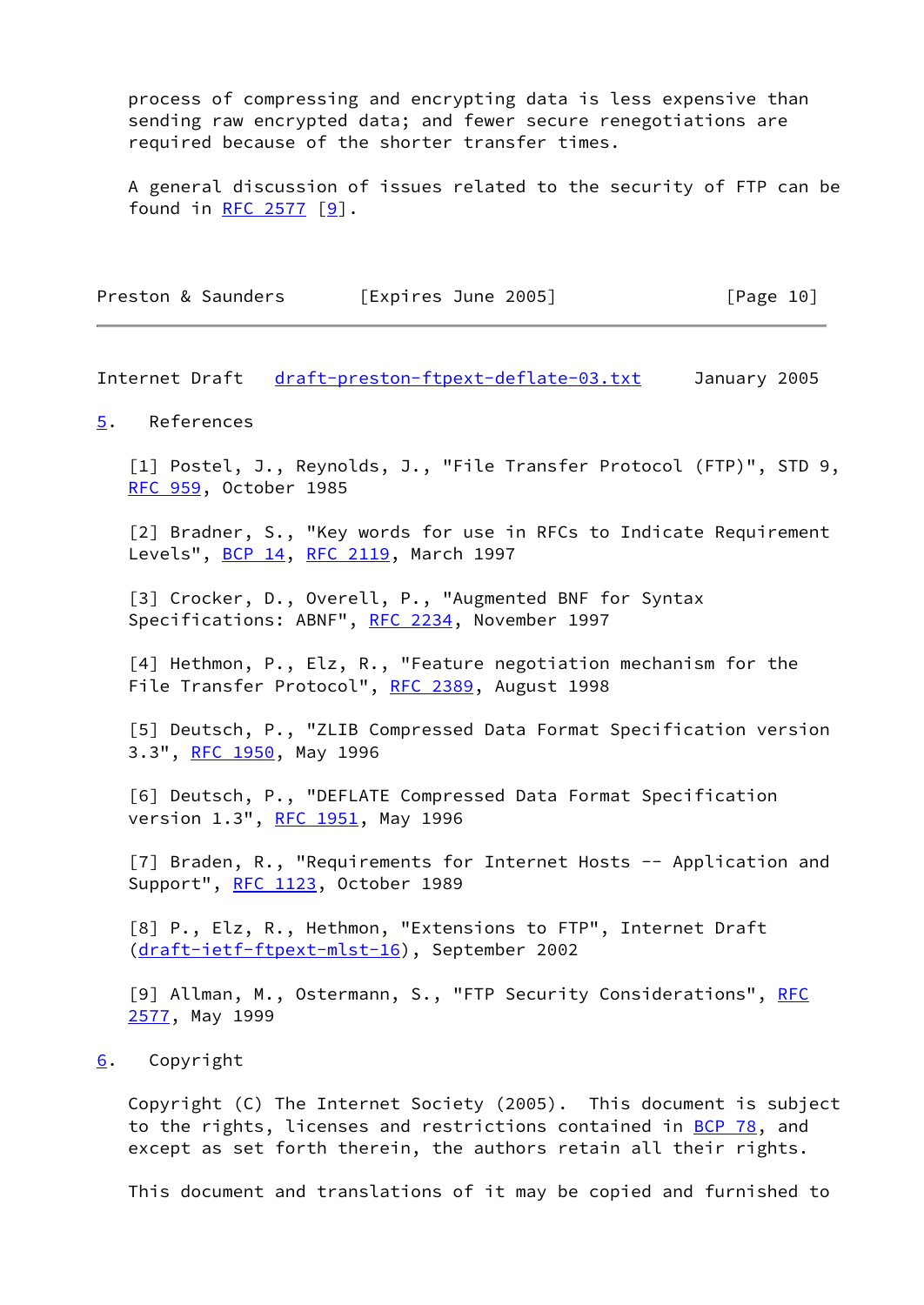others, and derivative works that comment on or otherwise explain it or assist in its implementation may be prepared, copied, published and distributed, in whole or in part, without restriction of any kind, provided that the above copyright notice and this paragraph are included on all such copies and derivative works. However, this document itself may not be modified in any way, such as by removing the copyright notice or references to the Internet Society or other Internet organizations, except as needed for the purpose of developing Internet standards in which case the procedures for copyrights defined in the Internet Standards process must be followed, or as required to translate it into languages other than English.

| Preston & Saunders | [Expires June 2005] | [Page 11] |
|--------------------|---------------------|-----------|
|--------------------|---------------------|-----------|

<span id="page-12-1"></span>Internet Draft [draft-preston-ftpext-deflate-03.txt](https://datatracker.ietf.org/doc/pdf/draft-preston-ftpext-deflate-03.txt) January 2005

 The limited permissions granted above are perpetual and will not be revoked by the Internet Society or its successors or assigns.

 This document and the information contained herein are provided on an "AS IS" basis and THE CONTRIBUTOR, THE ORGANIZATION HE/SHE REPRESENTS OR IS SPONSORED BY (IF ANY), THE INTERNET SOCIETY AND THE INTERNET ENGINEERING TASK FORCE DISCLAIM ALL WARRANTIES, EXPRESS OR IMPLIED, INCLUDING BUT NOT LIMITED TO ANY WARRANTY THAT THE USE OF THE INFORMATION HEREIN WILL NOT INFRINGE ANY RIGHTS OR ANY IMPLIED WARRANTIES OF MERCHANTABILITY OR FITNESS FOR A PARTICULAR PURPOSE.

<span id="page-12-0"></span>[7](#page-12-0). Authors' Addresses

 Jeff Preston NSC 23 Fielding Drive Aurora, Ontario. L4G 4Z4

EMail: jpreston@nsctech.com

 TJ Saunders 23525 24th Ave W Brier, WA 98036

EMail: tj@castaglia.org